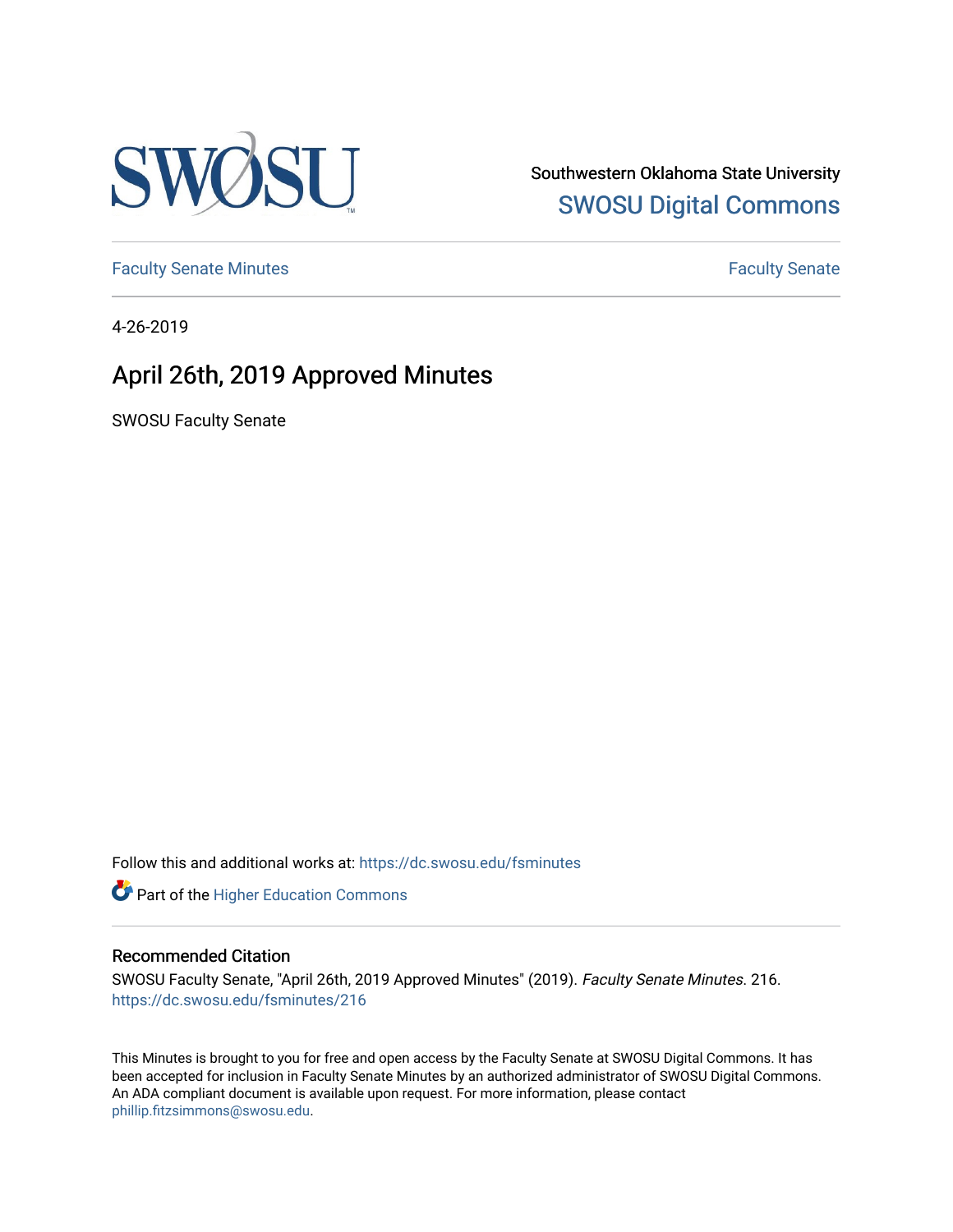# SWOSU Faculty Senate

April 26th, 2019 Approved Minutes

- **I. Call to Order:** Faculty Senate President Amanda Smith-Chesley called the April meeting of the Faculty Senate to Order at 2:33 p.m. in HEC 213.
- **II. Establishment of a Quorum:** Wayne Anderson, Landry Brewer (via ITV), Stephen Burgess, Yu-Ling Chen (via Zoom), Rachel Davis (via Zoom), Tommye Davis (via ITV), Jerry Dunn, Phillip Fitzsimmons, Swarup Ghosh, Robin Griffeath, Brooke Gildon (via Zoom), LeaAnne Hume, Jieun Chang, Sharon Lawrence (via Zoom), Jack Li, Scott Long, David Martyn, Karen Sweeney, Evette Melisa, Kathy O'Neal, Muatasem Ubeidat, Cynthia Pena, Hank Ramsey, Hardeep Saluja, Jessica Salmans, Amanda Smith-Chesley, Tony Stein, Cheri Walker (via Zoom), Meri Hix (via Zoom).
- **III. Certification of Substitutes:** Jessica Salmans for Lisa Boyles (Art, Communication, and Theatre), Karen Sweeney for Holly McKee (Business), Jieun Chang for Sunu Kodumthara (Social Sciences), Brooke Gildon for Meri Hix (Pharmacy),
- **IV. Presentation of Visitors:** *None*
- **V. Approval of Minutes:** *Approved by unanimous voice vote***.**
- **VI. Announcements** 
	- A. President Amanda Smith-Chesley
		- 1. *New/Returning Senators/Open Officer Positions* Pres.-Elect, Sec-Treas.
		- 2. *Faculty Evaluations:* Contact Jan Kliewer if students who have withdrawn from the course are submitting evaluations
		- 3. Executive Council Meeting of 4/22/2019
			- a) *State Budget:* Higher ed still uncertain; \$3.3 million to fund concurrent enrollment (seniors)
			- b) *State Legislature:* Free Speech bill
			- c) *Redlands Merger:* considering RUSO or A&M system
			- d) *Recruitment:* considering creating new programs, expanding existing programs, and/or adding JV (early stages)
			- e) *City Sales Tax:* proposing a rural health center
			- f) *Graduation Schedule:* 5/2 7 p.m. CAAP; 5/3 7 p.m. Pharm; 5/4 10 a.m. CAS/Beh. Sci./Ed (PCEC), 12 p.m. Masters/Ed.S (Fine Arts), 2 p.m. Bus/Nurs/Allied Health (PCEC)
		- 4. Administrative Council of 4/22/2019
			- a) *Library:* Renovations begin May 14 (6-12 mos), books available by runner
			- b) *Registrar:* Grades due 5:00 p.m. 5/6; final transcripts 5/15
			- c) *OSP:* Research Fair 11/21/19, OK Research Day 3/6/20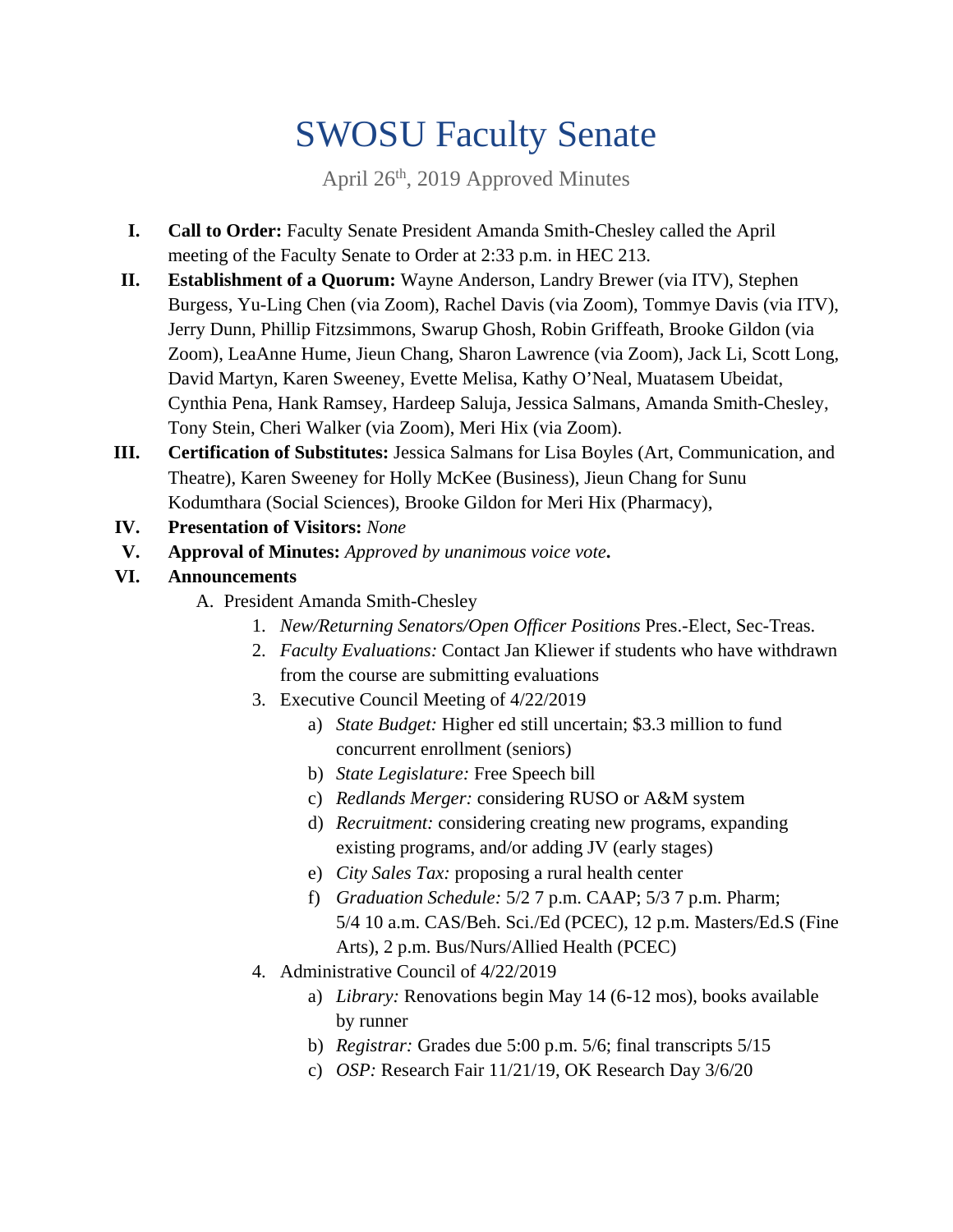- d) *CETL:* Canvas shells will be available by 7/1; Arc addition (new video platform); Lynda transitions to LinkedIn Learning (6/1); Marci Grant honored with Individual Leadership Award (Regents Council for Online Excellence); Lisa Friesen new director
- e) *Counseling:* Destress Fest during finals week (faculty welcome!)
- f) *Sayre:* Sherron Manning retiring
- g) *President's Pancake Breakfast* 4/28
- 5. Meeting with Provost on 4/23/2019
	- a) T&P: materials must be submitted in physical and electronic from (USB) starting Fall 2019
	- b) Faculty evaluations: students can access via computer lab or phone app during designated class time (to simulate paper version)
- B. Secretary/Treasurer Holly McKee
	- 1. Roll Sheet—please sign
	- 2. Treasurer's Report
		- a) BancFirst
			- (1) March Balance: \$1,908.08
			- (2) Withdrawal: \$0
			- (3) Deposit: \$5
			- (4) Current Balance: \$1,913.08
		- b) University Account
			- (1) March Balance: \$105.01
			- (2) Current Balance: \$105.01
- *C.* President-Elect Stephen Burgess: *Nothing to report.*
- D. Past President Jerry Dunn: *Nothing to report.*
- E. Faculty Athletic Representative: Bo Pagliasotti *not present*
- F. Student Government Representative: Marshall Wallace *not present*

#### **VII. Reports from Standing and Ad Hoc Committees:**

#### **A. Nominating Committee:** from Scott Long, Chair (see *attached ballots*)

#### **VIII. Unfinished Business:**

**IX. New Business:** 

**Motion 2019-04-01:** The SWOSU Finals Schedule will be modified according to the revisions presented in (*Appendix A)*.

**Rationale:** Students who work or commute routinely enroll in Tuesday/Thursday only course schedules to minimize time on campus. The current finals schedule is not conducive for this type of course schedule, with three common time slots during one day of finals. A simple adjustment of switching [12:30-1:45 TR] with Multi-Section Psychology / Economics would better separate these common TR time slots.

*Motion approved by unanimous voice vote.*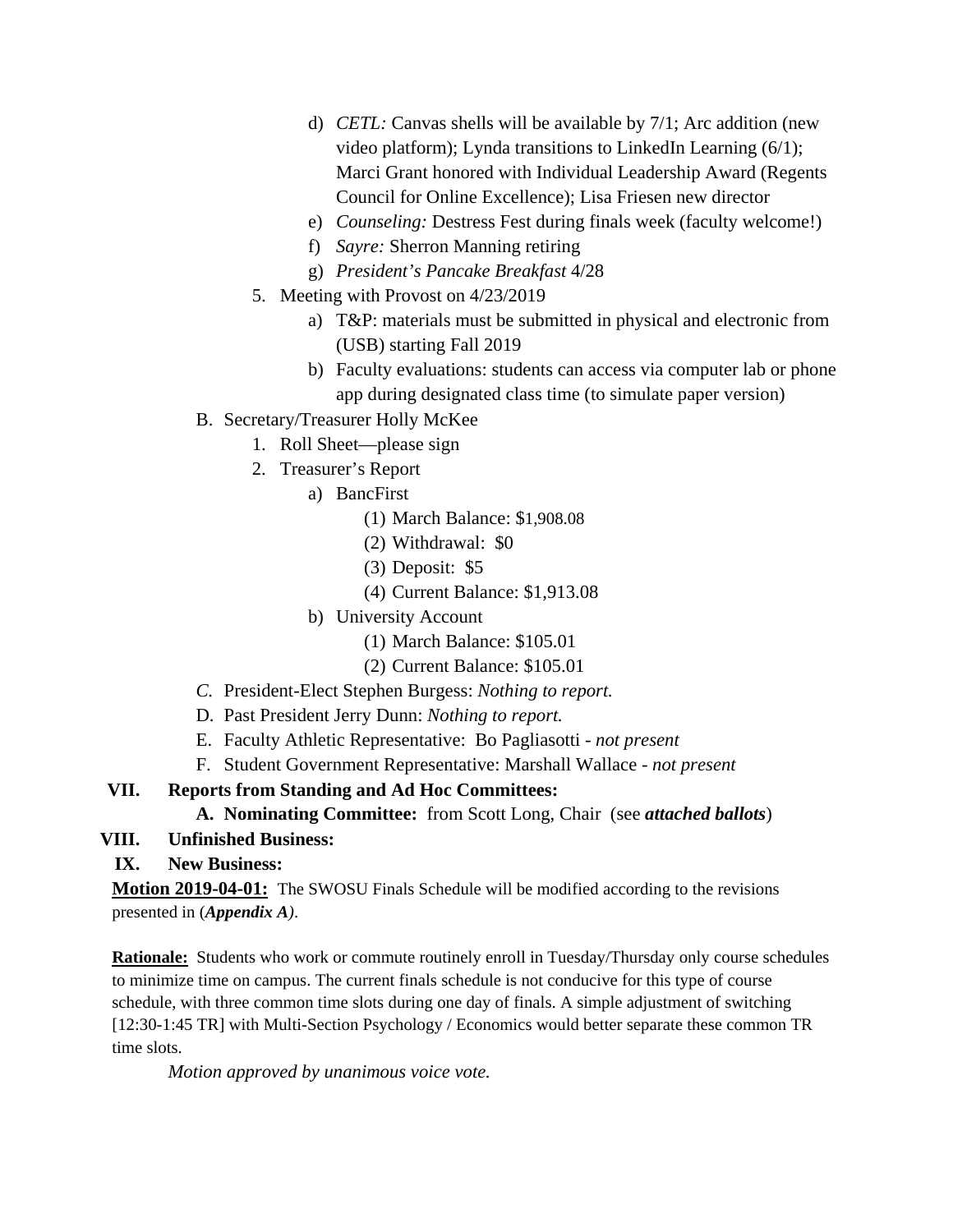*Faculty Senate Motion 2019-04-02: Motion to accept the 2019 Faculty Senate Committee Slate ballot, passed by a voice vote without opposition.* 

*Faculty Senate Motion 2016-04-03: Wayne Anderson volunteered to serve as 2019/2020 Secretary Treasurer, which was approved by acclamation.*

- **X. Adjournment:** *3:25 p.m.*
- **XI. Next Meeting: Wednesday, May 1st 4:00 p.m.**